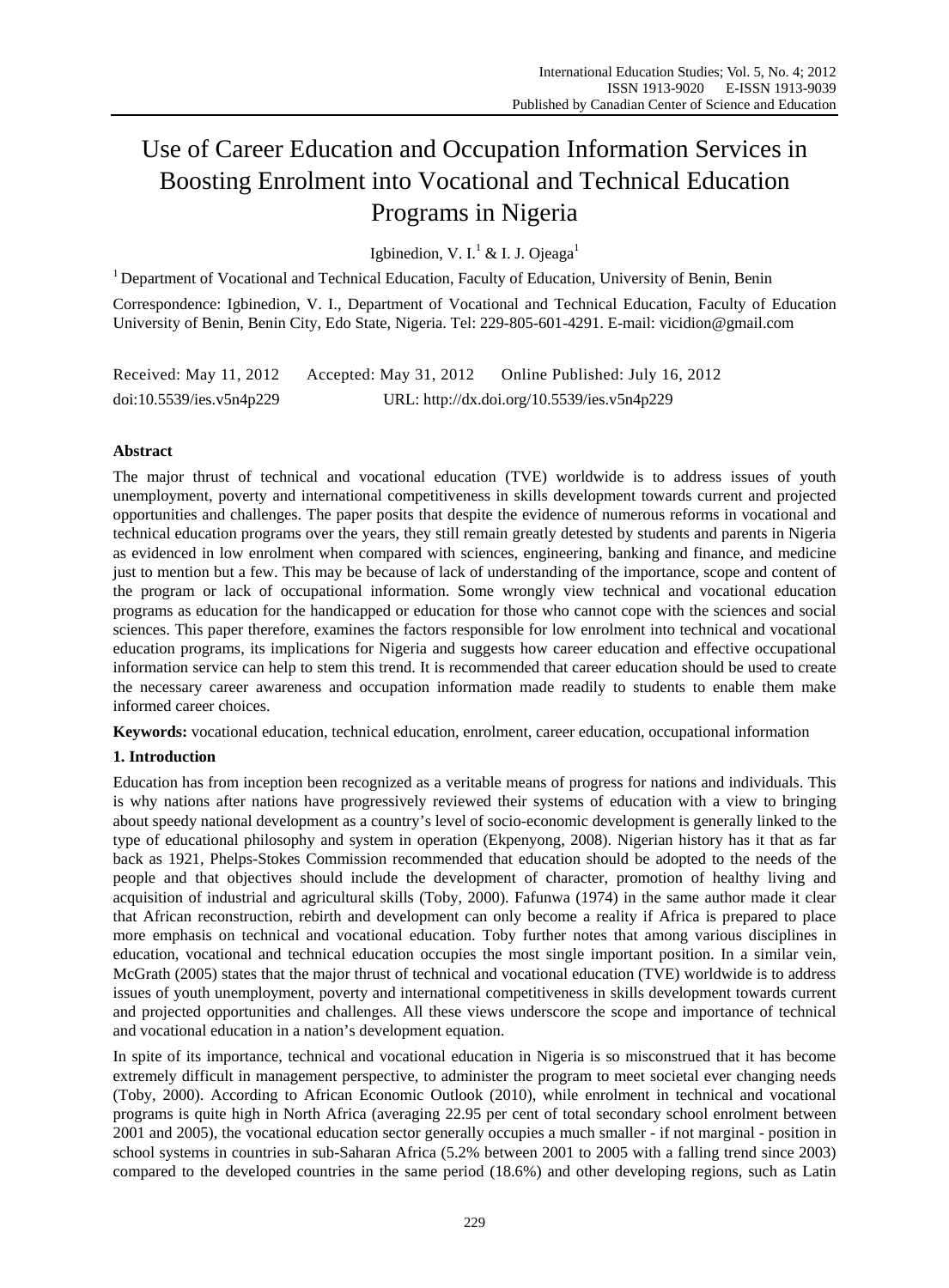America (11.6%) and South East Asia (9.5%). According to Abdul-Wahab (2010), in the United Kingdom, 66% of those in secondary and higher education are in TVE. In France, it is 65% and Germany 72%. Singapore and South Korea moved to 92 and over 50%, respectively. In Bahrain, more than 55% of secondary school students are enrolled in technical colleges. The Middle East has a target of 50%. The reason, he said, is: "No skilled manpower, no economy. No economy can function without technical and vocational education and that means no way out of poverty." In analyzing the needs of the adolescents, Giles, McCutchen and Zehiel (1942) in Ekpenyong (2008) included the following: (i) Wise use of goods and services (ii) Appropriate vocation (iii) Vocational competence. Hence no nation that wants to properly engage the youth can afford to underrate vocational and technical education.

The story of vocational and technical education in Nigeria is different. According to Nwagwu (2004), presently, the program is bedeviled by many challenges that hinder the realization of its objectives as specified by the National Policy on Education of Federal Government of Nigeria (2004). One of these challenges is low enrolment. It is the concern of this paper that enrolment into technical and vocational programs may be low not because Nigerian youths are lazy nor do not want to use their hands to work. But it may be because many Nigerians do not fully understand the benefits, scope and content of the program and lack of vocational/career education and occupation information services to students while in or out of schools*.* As noted by Ebomoyi and Iyawe (2006), as secondary school education comes to an end for many students, they are faced with the choice of the course to apply for when preparing to sit for the joint matriculation examinations conducted by the Joint Admissions and Matriculation Board. Many of them make choices without proper understanding of their abilities, interests and attitudes. According to Andah (1991) young people are said to select occupations like medicine, engineering, accounting mainly because of the positions and prestige attached to the job and not necessarily as a result of conscious assessment of the individual's interests and abilities. Therefore, career education may be a veritable means of providing career awareness and information services to students in order to improve enrolment in vocational and technical education in Nigeria. Students, parents and the society at large look unto the school to help the adolescents and youth make career decision based on realistic abilities, interests and availability. This paper therefore, explores the use of career education and occupation information services in boosting enrolment in vocational and technical education programs in Nigeria.

#### **2. State of Graduate Out-turn and Enrolment into Technical and Vocational Education Programs at Tertiary and Secondary and Vocational Technical Institutions in Nigeria**

It is important to view some trend in graduate out-turn from two types of institutions in Nigeria namely; polytechnics (which is oriented towards the preparation of students for vocational and technical programs) and universities. The trend is presented in table 1.

| <b>Academic Year</b> | $\sim$ 1<br><b>Polytechnics (including Monotechnics)</b> |          | <b>Universities</b> |          |
|----------------------|----------------------------------------------------------|----------|---------------------|----------|
| Year                 | Enrol.                                                   | Out-turn | Enrol.              | Out-turn |
| 1993/94              | 136,749                                                  | 34,635   | 264.584             | 44.925   |
| 1994/95              | 162,887                                                  | 27,889   | 291,861             | 45,309   |
| 1995/96              | 162,148                                                  | 40,806   | 316,260             | 47,271   |
| 1996/97              | 188,760                                                  | 43,657   | 355,844             | 53,941   |
| 1997/98              | 202,686                                                  | 33,887   | 371,083             | 70,891   |

| Table 1. Summary of Enrolment and Graduate Out-Turn in various types of Institution in Nigeria |  |  |  |
|------------------------------------------------------------------------------------------------|--|--|--|
|                                                                                                |  |  |  |

Source: Ekpenyong (2008)

As seen from table 1 above, at the polytechnic and mototechnics levels, enrolment ranged from 136,000 to 202,000 within the period under review. Out-turn however ranged from 27,000 to 43,000 which is somewhat poor. This suggests a high dropout rate at this level in technical and vocational programs with the mandate for producing middle level manpower. At the university level, enrolment ranged from 264,000 to 371,000 while out-turn for the corresponding period ranged from 44,000 – 70,000. The implication of this trend is that there is a heavy shortfall in high level technical personnel produced in the country with attendant implications for socio-economic standing of Nigeria.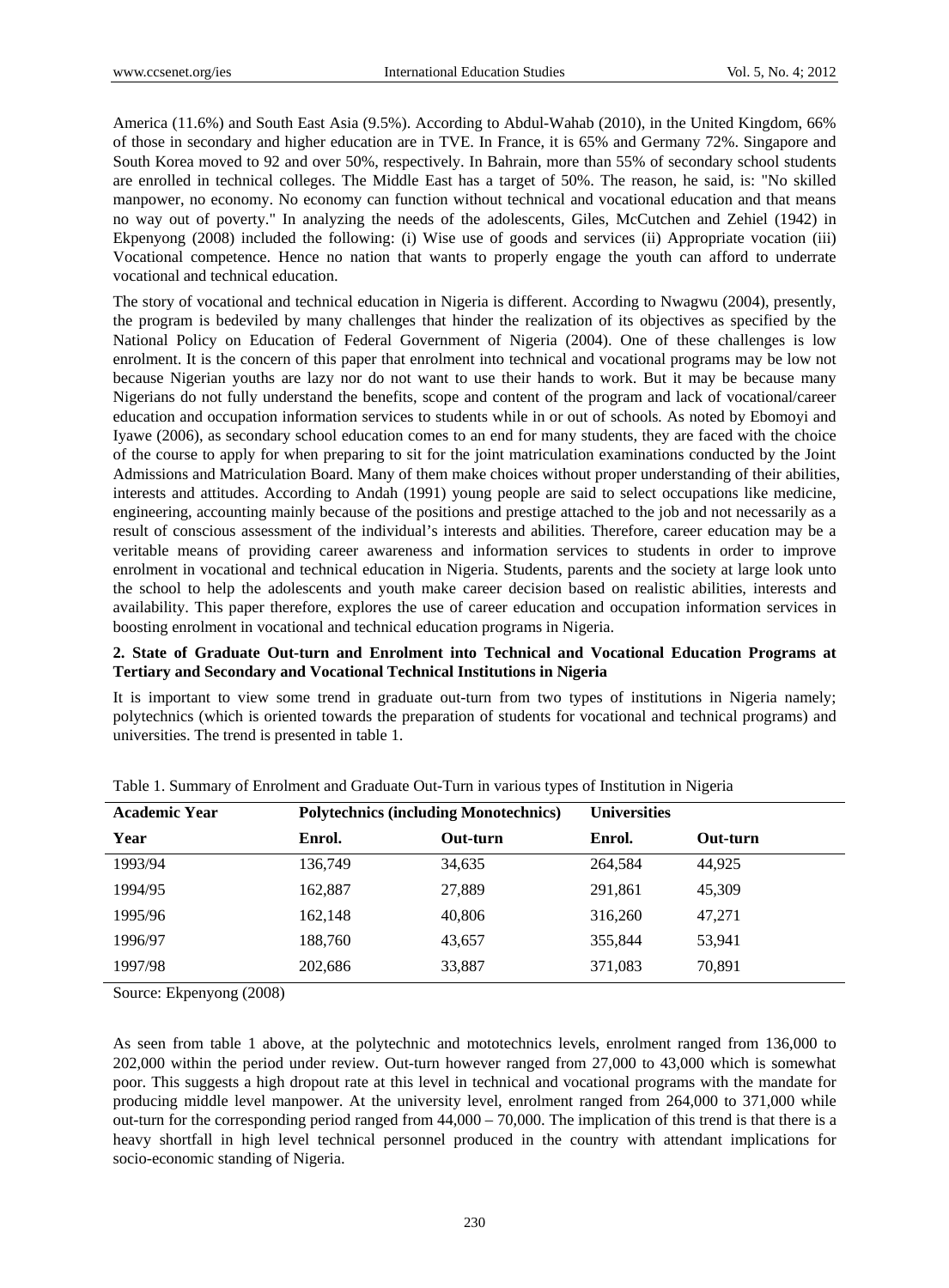Comparatively, examine enrolment into vocational and technical colleges and secondary schools between 1991 and 2001 hereunder in table 2.

| Year | Number of<br><b>Technical Colleges</b> | <b>Student Enrolment</b> | Number of<br><b>Secondary Schools</b> | <b>Student Enrolment</b> |
|------|----------------------------------------|--------------------------|---------------------------------------|--------------------------|
| 1991 | 208                                    | 46,083                   | 3,854                                 | 1,653,891                |
| 1992 | 202                                    | 40,878                   | 5,840                                 | 1,814,000                |
| 1993 | 190                                    | 72,136                   | 5,948                                 | 1,865,189                |
| 1994 | 300                                    | 72,136                   | 6,092                                 | 2,794,498                |
| 1995 | 240                                    | 76,434                   | 5,991                                 | 2,934,349                |
| 1996 | 252                                    | 89,536                   | 5,859                                 | 2,941,781                |
| 1997 | 261                                    | 1,179                    | 6,001                                 | 2,923,791                |
| 1998 | 261                                    | 1,426                    | 5,860                                 | 2,901,993                |
| 1999 | 261                                    | 1,425                    | 6,008                                 | 3,123,277                |
| 2000 | 261                                    | 1,835                    | 6,009                                 | 3,600,204                |
| 2001 | 261                                    | 1,835                    | 5,959                                 | 4,032,083                |

Table 2. Enrolment in Vocational and Technical Institutions and Secondary Schools (1991 – 2001)

Source: Dike (2009)

The trend in table 2 is very disturbing. Whereas in 1991 to 1996 enrolment trend was on the rise ranging from 40,000 to 89,000, however, from 1997 to 2001, enrolment fell drastically to below 2000. In the case of secondary schools enrolment progressively increased from 1.6 million in 1991 to 4,032,083 in 2001. With this trend of enrolment, one can see very vividly the manpower implication for Nigeria and her quest for national growth and development. This underscores the point this paper is making that there is need to canvass for enrolment into technical and vocational education programs at all levels of the education system in Nigeria. The objectives of technical and vocational education in Nigeria are laudable as enunciated in National Policy of Education (2004) and they include:

- To provide trained manpower in applied science, technology, and commerce particularly at sub-professional levels.
- To provide the technical knowledge and vocational skills necessary for agriculture, industrial, commercial and economic development.
- To provide people who can apply scientific knowledge to the improvement and solution of environmental problems for the convenience of man.
- To give an introduction to professional studies in engineering and other technologies.
- To give training and impart necessary skills leading to the production of craftsman, technician, and other skilled young men and women to have an intelligent understanding of the increasing complexity of technology.

In spite of these laudable objectives, enrolment into technical and vocational education programs seems to be on the downward trend as can be seen in tables 1 and 2. It is therefore imperative to examine some factors responsible for low enrolment into technical and vocational education programs in Nigeria. Some of these factors are discussed hereunder.

#### **3. Factors responsible for Low Enrolment in Technical and Vocational Education in Nigeria**

Vocational and technical education in Nigeria is bedeviled by the following problems amongst others:

#### **Poor Societal Perception**

In Nigeria, many people are yet to understand the meaning, scope and content of vocational and technical education. Some view it as education for the handicapped or education for those who cannot cope with the sciences (Osa-Edoh, 2008). According to Gambo (1980), in the same author, there is still a strong tendency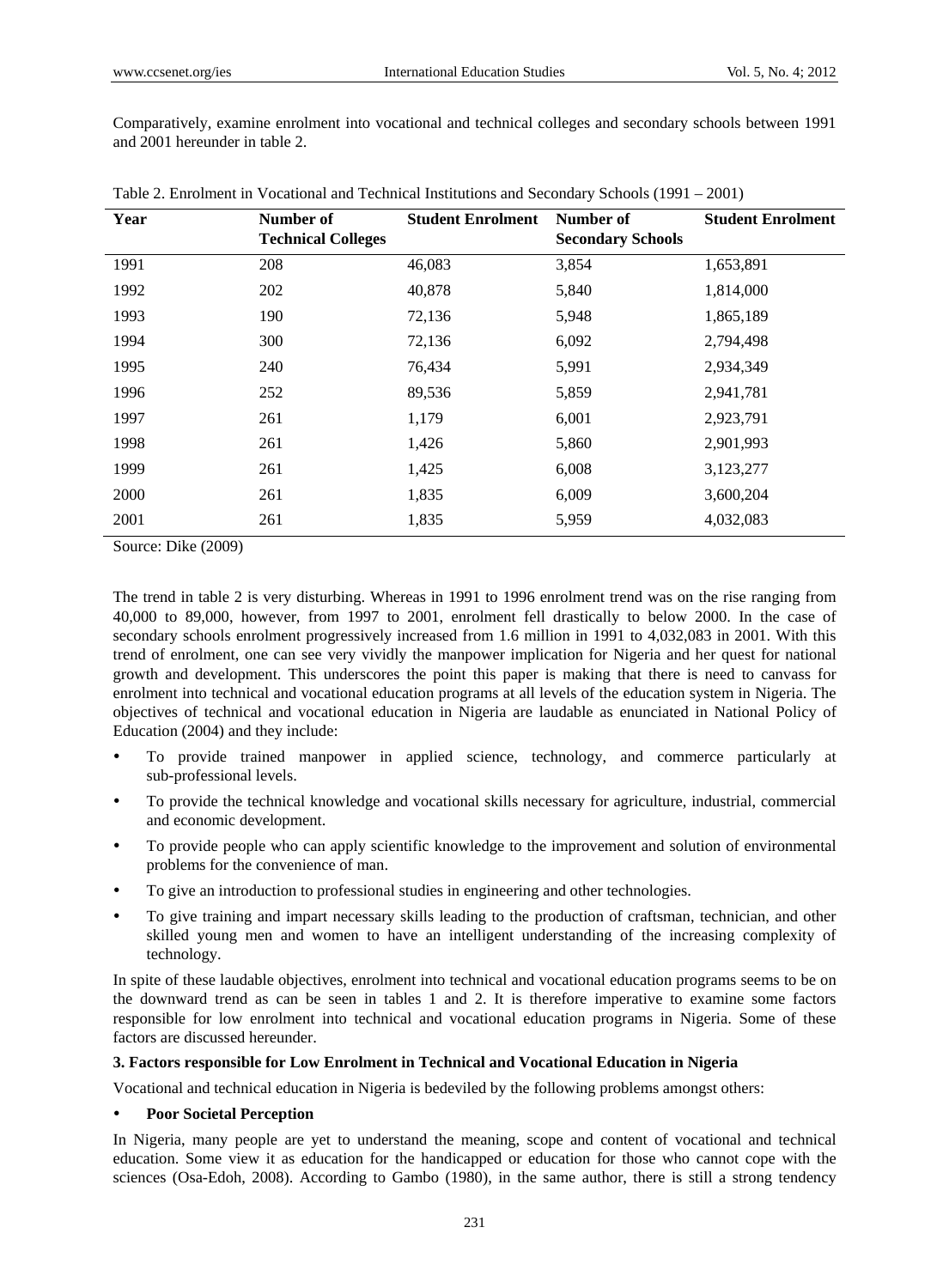towards white collar jobs as a result of low status associated with most kind of vocational and technical Education. Most parents want their children to be medical doctors, accountants, lawyers, administrators and good politicians.

#### **Poor Societal Attitude**

The attitude of people towards vocational and technical education contributes to the problems in teaching the subject. Idialu (2007) notes that in schools, the teacher could be teaching people who are not interested in the subject that is being taught. According to him, the new policy document on education in section 6, subsection 47 recognizes the general public attitudes which regard technical education as somewhat inferior to other types of education.

#### **Elitism**

Elitism could be described as the belief of a group in society that because of superior privileges, power and talent they tend to hold on to this belief through a system of education that will sustain this group's interest (Oviawe and Anavberokhai, 2008). Because the elites control the means of decision-making, priority is not accorded vocational and technical education. Many elites will not allow their children offer vocational and technical education, as that would be considered as deviating from the "honorable" path of their profession, and this would be considered as a disgrace to the families.

#### **Poor Entry Level**

Oviawe and Anavberokhai (2008) also note that students who enroll in vocational and technical education programs are considered to have low aptitude. The technical schools find it hard to attract good students because there is a strong misconception that they are reserved for the never-to- do-wells and other negative by-products. Those admitted because they cannot find other things to do barely pass through the program because of poor aptitude and attitude.

#### **Lack of Recognition**

There is a low recognition associated with manual labor in Nigeria. Unlike her counterparts in developed countries, the skilled craftsman does not enjoy the same recognition (Oviawe and Anavberokhai, 2008). Our leaders cannot give vocational and technical education the attention it deserves without changing their thinking models' that drive their decisions (Dike, 2009). Changing their mind-set is a critical first step to restructuring the sector because without changing their thinking, values and beliefs, it is impossible to change their wrong impression about the field. As it were, poor thinking leads to poor results.

#### **Discrimination against Graduates of Technical and Vocational Education**

There is also the problem of unhealthy perception or discrimination against technical graduates (Ogidefa, 2010). It was stated that this discrimination is virtually visible amongst graduates of technical schools (technical college, monotechnics, colleges of technology, polytechnics) and university graduates. Up till now, the former is being managed by National Board for Technical Education while the latter is under the supervision of National Universities Commission.

#### **4. Career Education option as a Boost for Enrolment**

Career refers to a pattern of decision, transactions and adjustments related to one's role in work, education, family, community and leisure (Iwuama, 1991). On other hand, career education is also seen as providing the students with the skills, attitude and information which they need to successfully enter the labor market smoothly at whatever point they leave school. Ekpenyong (2008) noted that Frank Parson (1909) in his book "choosing a vocation" lists 3 factors which should govern career guidance inter alia: (1) a clear understanding of oneself; it's attitudes, abilities, interests, ambitions, resources, limitations and causes (2) a knowledge of the requirements and conditions of success, advantages and disadvantages, compensations, opportunities and the prospects in different lines of work; and (3) true reasoning of the relations of the two groups of factors. This implies that individuals should make a choice by true understanding of number 1 and 2 above for appropriate career development. Akinboye (2002) corroborated this fact by stating that the responsibility of school career counselor or master is to help the students to develop healthy attitudes, knowledge, skills and behavior towards work so that they can make effective and hitch-free transitions from school to work.

#### **5. Objectives of Careers Education in Creating Career Awareness amongst Youth**

According to Iwuama (1991), objectives of vocational guidance/career education include: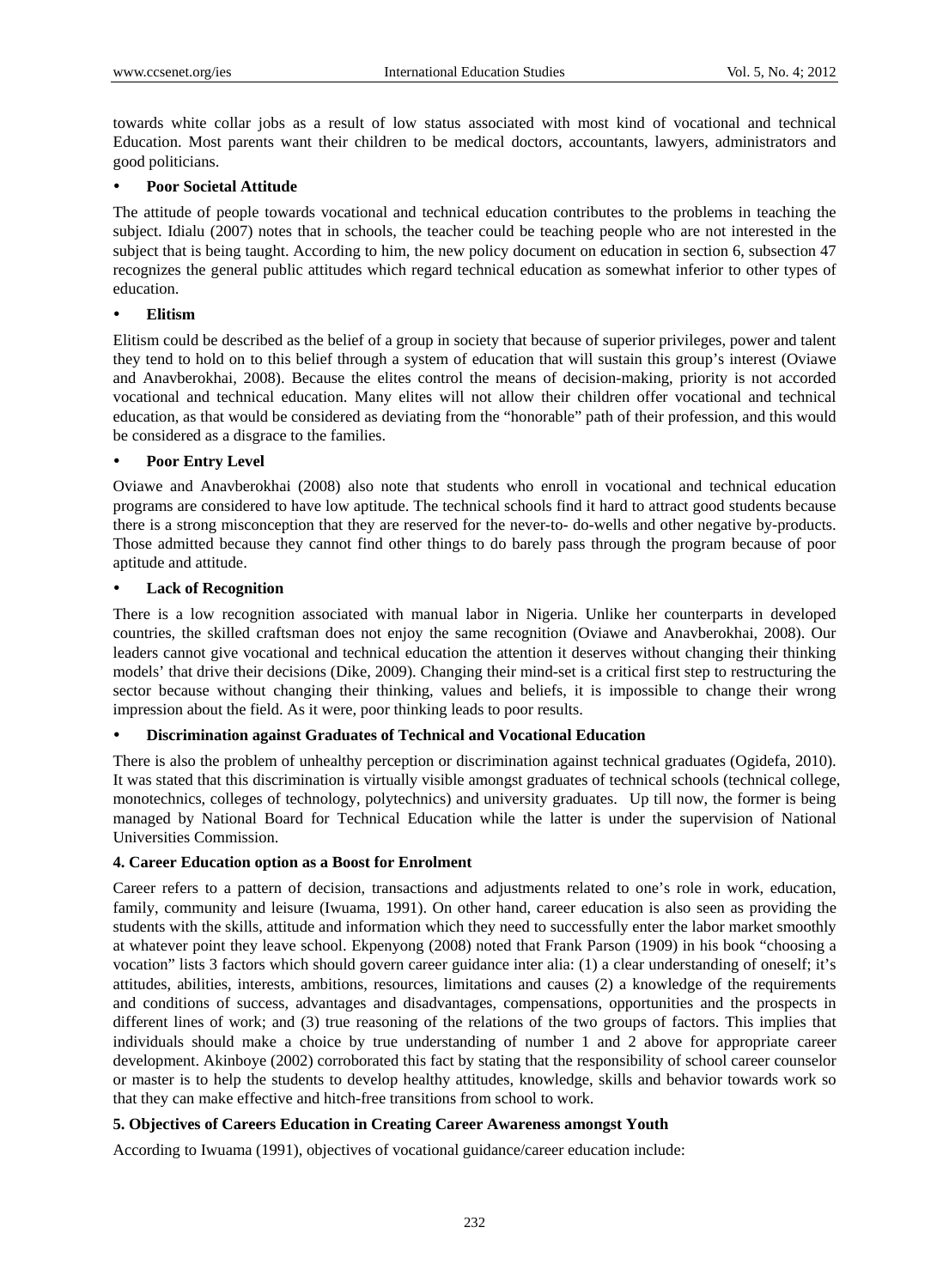- To increase students' understanding of their abilities, interests, values, and other personality traits distinct from those of others and to use the understanding to identify occupational areas which may be more appropriate for them.
- To aid students develop an acceptable self-image and realistic attitude to school achievement as necessary prelude to vocations.
- To help the students to understand the prevailing circumstances in the world of work and the worthwhileness of legitimate occupations as well as inculcating in them the dignity of labor.
- To help them identify different occupational areas that are available both in the immediate and more distant future, the nature and purpose of each and the direction to which each leads.
- To assist students develop and execute career plans which will help them in achieving their career goals by taking appropriate courses at the secondary level or other relevant steps/training after the secondary level that would qualify them for particular occupations.

#### **6. Need for Occupational Information Services for Students and Youth**

Occupational information is the valid and usable data about positions, jobs and occupations, including duties, requirements for entrance, conditions of work, rewards offered, advancement pattern, existing and predicted supply of and demand for workers, and sources for further information (Norris, 1974) in Andah (1991). In the same vein, Ikeotuonye (1983) noted that occupational information is a process which incorporates as many details as possible about the available occupational opportunities meant to help the individual not only to make an effective career choice but also to adjust to and make success in it. According to Osa-Edoh (2008), under a good vocational guidance/careers education, students can be made to understand how beneficial it is to set one's aspiration in accordance with individual abilities and interests. She further notes that a good school program of careers education is of value to the teachers who can be equipped with the necessary skills on how to collect, analyze interpret and present relevant information about occupations to students. Ekpenyong (2008) notes that based on the government national policy, vocational guidance or career education should benefit vocational and technical institutions in at least two ways: (1) by the provision of careers guidance and counseling service (b) through job placement.

### **7. Ways of using Career Awareness for Boosting Enrolment into Vocational and Technical Education Programs**

Proper career awareness may help to boost enrolment in vocational and technical education in Nigeria. The career educator/master can help to create awareness in the following ways:

#### **Careers Convention/Conference**

This is a large official meeting, usually lasting for a few days, at which people with the same work or interests come together to discuss their views (Oxford Advanced Learner's Dictionary (2001). It is usually a discussion or group which gives opportunity to experts and professionals to talk about careers. Through career conventions or conferences, students have the opportunity to ask questions about a vocation. At such meetings, the professionals from vocational and technical education could highlight on their occupations with regard to what they do, the advantages and disadvantages, methods of entry, salaries, promotions (Iwuama, 1991). A career conference could be organized for the whole school, a class, or for a group of schools and could be for a single day or several days or weeks. It could be organized for final year students on the verge of leaving school or for junior or senior secondary phase of their schooling.

#### **Field Trips or Work Visits**

Field trips could help to provide career information to students. In undertaking a field for career awareness, students are organized to visit experts and professionals in their working places to learn about their jobs. In this case, students can visit professionals and experts in the field of vocational and technical education to learn how they work, what they do and qualifications for entry into the field. Field trips or work visits are a way to reinforce and expand on concepts taught in class (Kelly, 2011).

#### **Industrial Training/Experience**

This is a career education technique in which students are mandated to work. Industrial Experience exposes students to the world of work and enables them to appreciate real-life problems facing industries (Covenant University, 2011). The period of industrial training ranges from 4 months to 1 year depending on the higher institution or course of study. During this experience, they are exposed to actual work situation especially office management and their interest could be stimulated in the field of vocational and technical education.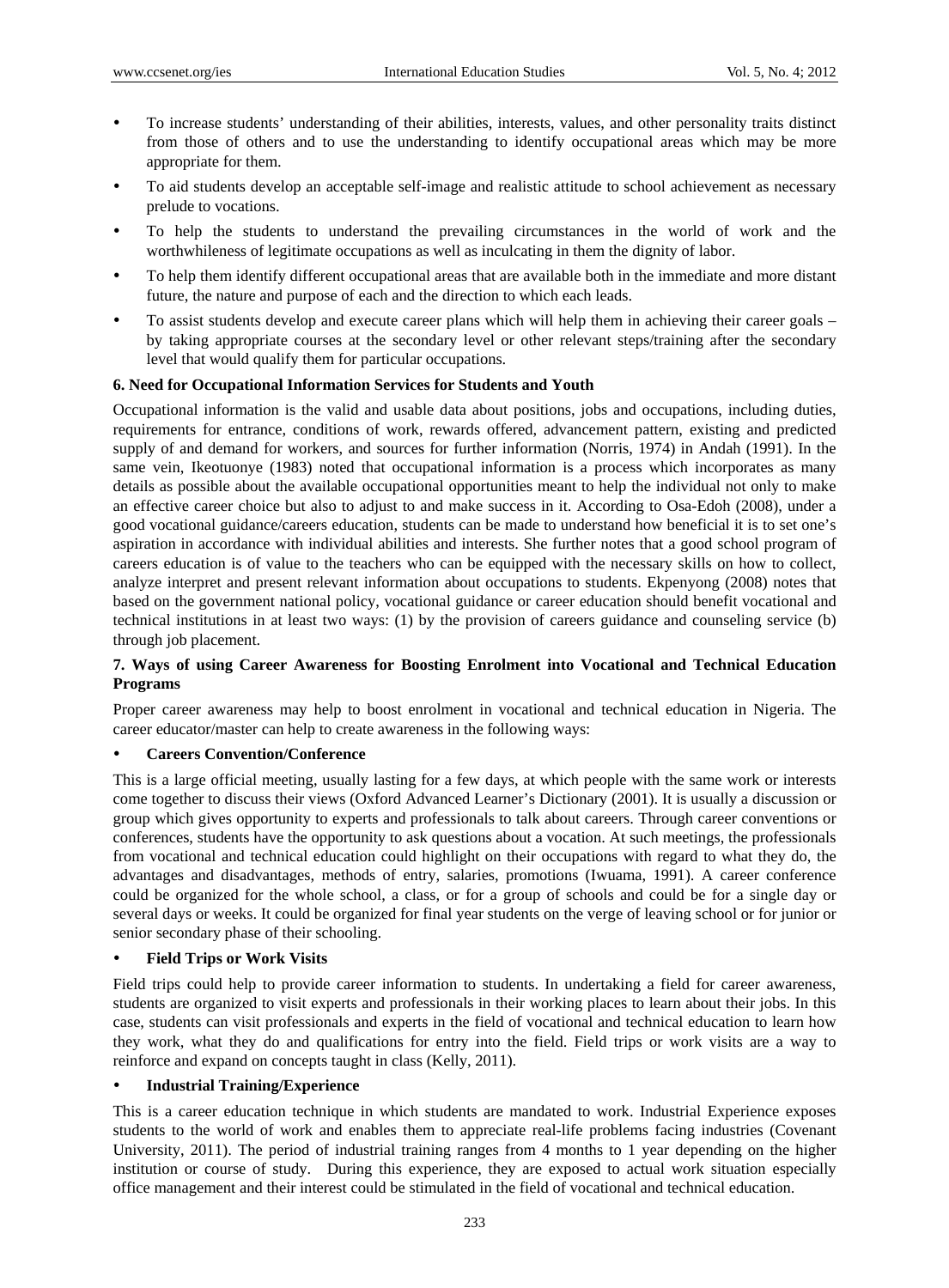#### **Audio-Visual Aids**

This involves the use of both sound and pictures to explain learning concepts. It involves the use of aids such as films, tapes, slides, television and radio etc. in the case of vocational and technical education, the different areas of specialization such as office technology, industrial technology, accounting and home economics could be demonstrated to the students through the use of audio-visual aids and this may stimulate their interest in the field.

#### **Career Information Center**

A career information center in the school serves as a collection center for various educational and vocational information which could help the students in their vocational plans (Iwuama, 1991). In such a center, newspaper cuttings on careers/vocations, occupational pamphlets, reference books, files with vocational/educational information, college/polytechnics/university brochure are conspicuously displayed for teachers, parents and students to benefit from. Students, teachers and parents should be encouraged to visit the career information center regularly to get abreast with the current information and happening in the world of education and work within the locality and beyond.

## **Career Games**

Career games, role playing career fictions etc. containing account portrayed through the experiences of one or more fictional characters of vocational and technical education occupation which may encompass duties, qualifications, preparations, conditions, nature of work and advancement, serve as important career information media about the numerous benefits of the program (Andah, 1991).

### **Simulation**

Computer simulation is the discipline of designing a model of an actual or theoretical physical system, executing the model on a digital computer, and analyzing the execution output (Fishwick, 1995). Simulation embodies the principle of `learning by doing' and serves to drive synthetic environments and virtual worlds. When vocational education occupations are simulated, the students can learn about it and may develop interest in it.

#### **8. Conclusion**

This paper has viewed career education development and occupational information with regard to addressing the low enrolment syndrome in technical and vocational programs in Nigeria. It examined some factors influencing career choice among adolescents and traced the problems of low enrolment into technical and vocational education programs to some social factors and suggested some practical ways through adequate career awareness and occupational information services in which these problems could be addressed for the benefit of the country socio-economic advancement and political stability.

#### **9. Recommendations**

- Career information should be provided to the students through talk shows; seminars, orientations, career weeks, role playing, simulations and television programs especially, at junior secondary and senior secondary school levels.
- Vocational and technical education should be made more relevant to the needs of the individual and society.
- Parents should allow their children to make career choices personally and not coerce them into their own career interests.

#### **References**

- Abdul-Wahab, H. (2010). Reported by Olatunji, B. Nigeria: 'No Economy Can Function Without Technical, Vocational Education. *ThisDay Newspaper*. Retrieved from http://www.allafrica.com/stories/201003030484.html (October 1, 2012)
- African Economic Outlook. (2010). *Access to technical and vocational education in Africa*. Retrieved from http://www.africaneconomicoutlook.org/en/in-depth/developing-technical-and-vocational-skills-in-africa-2 008/ (December 2, 2010)
- Akinboye, J. O. (2002). *Expanding professional and scientific issues in counseling psychology*. Lead paper presented at the 21<sup>st</sup> National Annual Conference of Counseling Association of Nigeria. Benin city
- Andah, A. W. (1991). Vocational Development and Occupational Information: An Overview in Unachukwu G.C. and Igborgbor, G.C. *Guidance and counseling: A realistic approach.* International Universities Press, Owerri.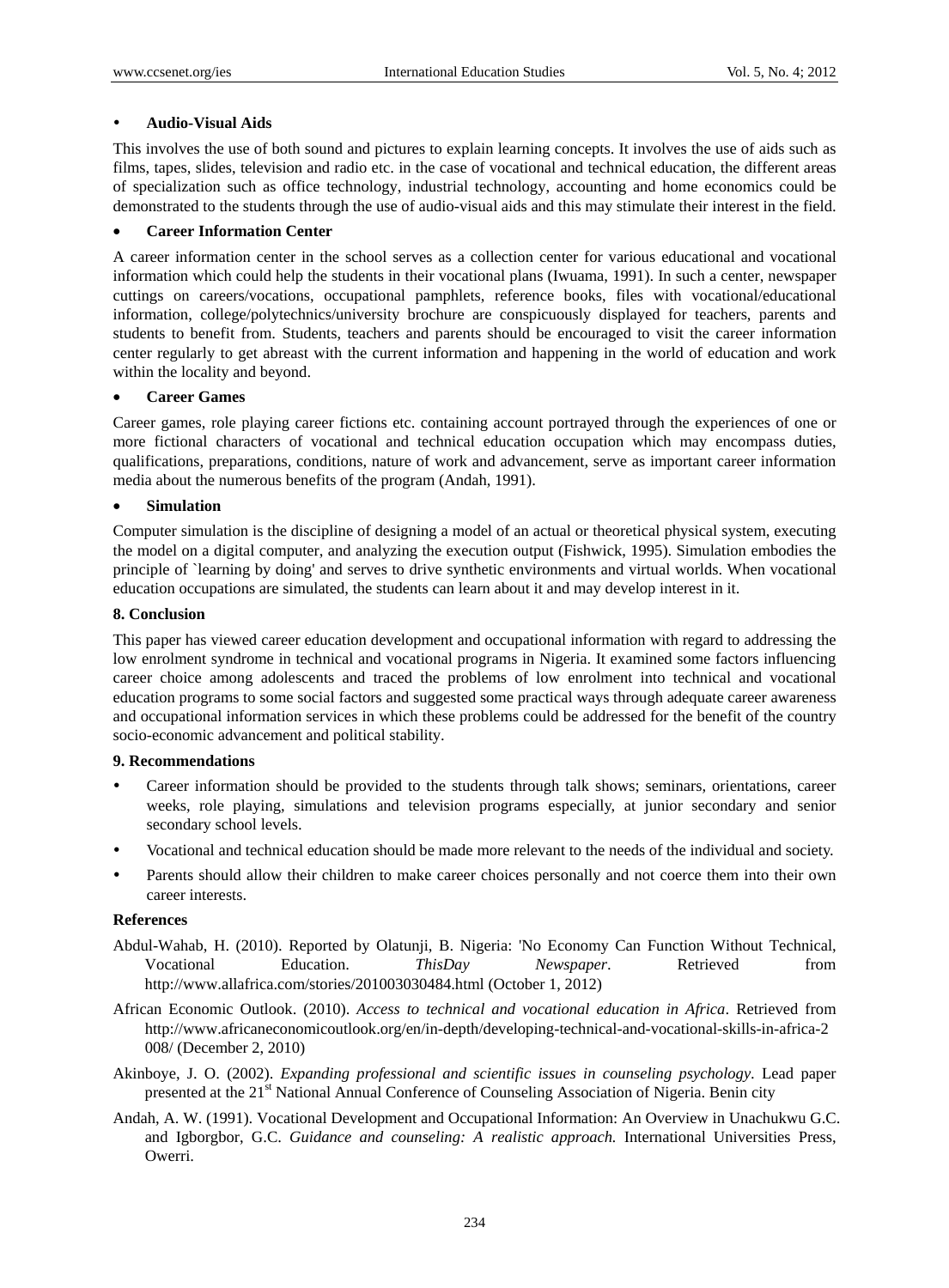- Baumgartner, J. (2001)*. Team Role Play*. Retrieved from http://www.jpb.com/creative/index.htm.(December 2, 2010)
- Dike, V. E. (2009). Addressing youth employment and poverty in Nigeria: A call for action, not rhetoric. *Journal of Sustainable Development in Africa*, *2*(3), 129–151*.* Retrieved from www.nigeriavillagesquare.com/...dike/youth-unemployment-and-poverty-in-nigeria-a-call-for-action-not-rh etoric.html (December 2, 2010)
- Ebomoyi, M. I., & Iyawe, V.I. (2006). Career Choice: The persistent rush for a career in medicine. A*frican Journal of Studies in Education*, *2*(1), 186-94.
- Ekpenyong, L. E. (2008). *Foundations of Technical and Vocational Education: Evolution and Practice*. Supreme Ideal Publishers International Ltd., Benin City.
- Fafunwa, A. B. (1974). *History of Education in Nigeria* London. George Allen and Unwin Ltd.

Federal Republic of Nigeria (2004). *National Policy on Education*. Lagos. Government Printers.

- Fishwick, P. (1995). *What is simulation?* Retrieved from http://www.google.com.ng/#hl=en&sclient=psy-ab&q=Paul+Fishwick.Thu+Oct+19+10:30%3A41+EDT+1 995.+WHAT+IS+SIMULATION%3F\*+&oq=Paul+Fishwick.Thu+Oct+19+10:30%3A41+EDT+1995.+W HAT+IS+SIMULATION%3F\*+&aq=f&aqi=&aql=&gs\_l=serp.3...4165.4165.0.4680.1.1.0.0.0.0.265.265.2 1.1.0...0.0.HFeV0c2mStU&pbx=1&bav=on.2,or.r\_gc.r\_pw.r\_qf.,cf.osb&fp=1cc30b4dc8d5f58d&biw =1093&bih=453.(December 2, 2010)
- Idialu, E. E. (2007). Quality assurance in the teaching and examination of Vocational and Technical Education in Nigeria. *College Student Journal*, *41*(3). 649-56. Retrieved from http://findarticles.com/p/articles/mi\_m0FCR/is\_3\_41/ai\_n27391160/pg\_3/?tag=content;col1 (October 7, 2010)
- Ikeotuonye, A. I. (1984). *Guidance for Schools: An Introduction.* M.I.S. Press Limited, Zaria.
- Iwuama, B. C. (1991). *Foundations of Guidance and Counseling*. Supreme Ideal Publishers Int. Ltd. Benin City
- Kelly, M. (2011). *Field Trips. Creating Effective Field Trips*. About.com Guide. Retrieved from http://712educators.about.com/b/2011/03/16/creating-effective-field-trips.htm. (December 2, 2010)
- McGrath, S. (2005). Key issues and challenges for transformation in Phuthi, N. and Maphosa, N. Transforming Higher Education for Effective Technical and Vocational Skills Delivery in Zimbabwe. *UNESCO Forum on Higher Education, Research and Knowledge*. Retrieved from http://portal.unesco.org/education/en/files/ 52560/11725005455Phuthi. pdf/Phuthi.pdf (October 1, 2010)
- Nwagwu, J. U. (2004). *Alleviating poverty through vocational education: The Nigerian experience*. Faculty of Education, Imo State University, Owerri. Retrieved from http://www.gla.ac.uk/centers/cradall/docs/Botswana-papers/NWAGWUpaper\_61.pdf.(December 2, 2010)
- Obahiagbon, R. (2007). Counseling on factors to consider when choosing a career. *Counseling Association of Nigeria Newsletter*. *2*(ed.). Ambik Press, Benin City.
- Ogidefa, I. (2010). *Enhancing Technical Vocational Education in Nigerian Schools*. *Socyberty*. Retrieved from http://socyberty.com/education/enhancing-technical-vocational-education-in-nigerian-schools/4/(October 1, 2010)
- Osa-Edoh G. I. (2008). The place of vocational and technical education in skills acquisition by secondary school students – Implication for counseling. *Technical and Vocational Education Journal*. *1*(2). 84-90.
- Osa-Edoh, G. I. (2008). The place of vocational and technical education in skills acquisition by secondary school students – Implication for counseling. *Technical and Vocational Education Journal*, *1*(2). 84-90.
- Oviawe, J.I. & Anavberokhai, M.O. (2008). The role of entrepreneurship education in the realization of the National Economic Empowerment and Development Strategy (NEEDS). *Technical and Vocational Education Journal*, *1*(1).
- Oxford Advanced Learner's Dictionary. (2001). Special price edition. Oxford University Press.
- Parsons, F. (1909). *Choosing a vocation*. Boston: Houghton Mifflin.
- Saskatoon Public Schools. (2004). *Instructional Strategy Online*. *What is Role Playing*? Retrieved from http://www.google.com.ng/#hl=en&sclient=psy-ab&q=Saskatoon+Public+Schools++(2004).+Instructiona+ Strategy+Online.+What+is+Role+Playing%3F\*&oq=Saskatoon+Public+Schools++(2004).+Instructional+